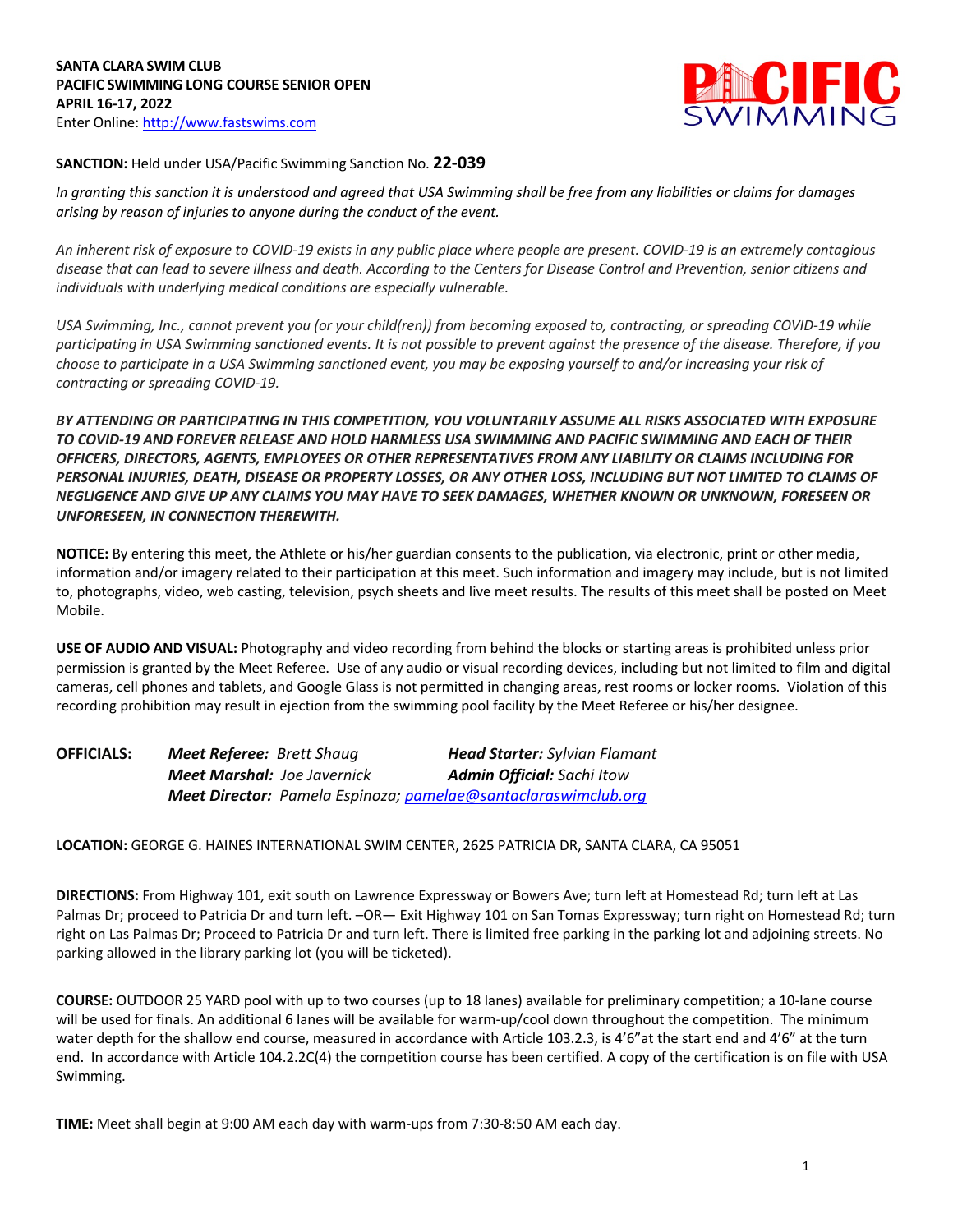**RULES:** • Current USA and Pacific Swimming rules and warm-up procedures shall govern the meet. A copy of these procedures shall be posted at the Clerk-of-Course.

• The local facilities guidelines, restrictions and interpretation of the local public health guidelines shall be followed at this meet.

• All applicable adults participating in or associated with this meet, acknowledge that they are subject to the provisions of the USA Swimming Minor Athlete Abuse Prevention Policy ("MAAPP"), and that they understand that compliance with the MAAPP policy is a condition of participation in the conduct of this competition.

• All events are timed finals.

- All events shall swim fast to slow
- The 800 Free will be seeded and swum fast to slow, alternating heats of women and men
- Athletes in the 800 Free will need to provide their own timers and lap counters
- Athletes may compete in a maximum of four (4) events per day.
- If local conditions warrant it, the Meet Referee, with the concurrence of the Meet Director, may require a mandatory scratch down. Immediate cash refunds shall be made for any mandatory scratches.
- All Coaches and Officials shall wear their USA Swimming membership cards in a visible manner.

**ATTENTION HIGH SCHOOL ATHLETES:** High School Athletes in season need to be Unattached from this meet. It is the Athlete's responsibility to be Unattached from this meet. Athletes can un-attach at the meet if necessary. This does not apply to Athletes swimming under the rules of the Nevada Interscholastic Activities Association (NIAA).

**UNACCOMPANIED ATHLETES:** Any USA Swimming Athlete-Member competing at the meet shall be accompanied by a USA Swimming Member-Coach for the purposes of Athlete supervision during warm-up, competition and warm-down. If a Coach-Member of the Athlete's USA Swimming Club does not attend the meet to serve in said supervisory capacity, it is the responsibility of the Athlete or the Athlete's legal guardian to arrange for supervision by a USA Swimming Member-Coach. The Meet Director or Meet Referee may assist the Athlete in making arrangements for such supervision; however, it is recommended that such arrangements be made in advance of the meet by the Athlete's USA Swimming Club Member-Coach.

**RACING STARTS:** Athletes shall be certified by a USA Swimming member-coach as being proficient in performing a racing start, or shall start the race in the water. It is the responsibility of the Athlete or the Athlete's legal guardian to ensure compliance with this requirement.

**RESTRICTIONS:** • Smoking and the use of other tobacco products is prohibited on the pool deck, in the locker rooms, in spectator

- seating, on standing areas and in all areas used by Athletes, during the meet and during warm-up periods.
- Sale and use of alcoholic beverages is prohibited in all areas of the meet venue.
- No glass containers are allowed in the meet venue.
- Only Athletes, Coaches, Officials, and Volunteers shall be allowed on the pool deck.
- Deck Changes are prohibited.

**•** Destructive devices, to include but not limited to, explosive devices and equipment, firearms (open or concealed), blades, knives, mace, stun guns and blunt objects are strictly prohibited in the swimming facility and its surrounding areas. If observed, the Meet Referee or his/her designee may ask that these devices be stored safely away from the public or removed from the facility. Noncompliance may result in the reporting to law enforcement authorities and ejection from the facility. Law enforcement officers (LEO) are exempt per applicable laws.

**•** Operation of a drone, or any other flying apparatus, is prohibited over the venue (pools, Athlete/Coach areas, Spectator areas and open ceiling locker rooms) any time Athletes, Coaches, Officials and/or Spectators are present.

• **All Coaches and Officials must wear their USA Swimming membership cards in a visible manner.**

**ELIGIBILITY:** • Athletes shall be current members of USA Swimming and shall enter their name and registration number on their entries exactly as they are shown in their USA Swimming Registration. If this is not done, it may be difficult to match the Athlete with the registration and times database. The meet host shall check all Athlete registrations against the SWIMS database and if not found to be registered, the Meet Director shall accept the registration at the meet (a \$10 surcharge shall be added to the regular registration fee). Duplicate registrations shall be refunded by mail.

• Athletes 13&O are eligible to enter this meet. There is no proof of time. Entry times should be the Athlete's actual time and not the minimum standard.

• Athletes 11-12 years of age must meet the Senior Open time standard as outlined by Pacific Swimming time verification procedures. No refunds shall be given if a time cannot be proven.

• Athletes under the age of 11 years are not eligible to compete.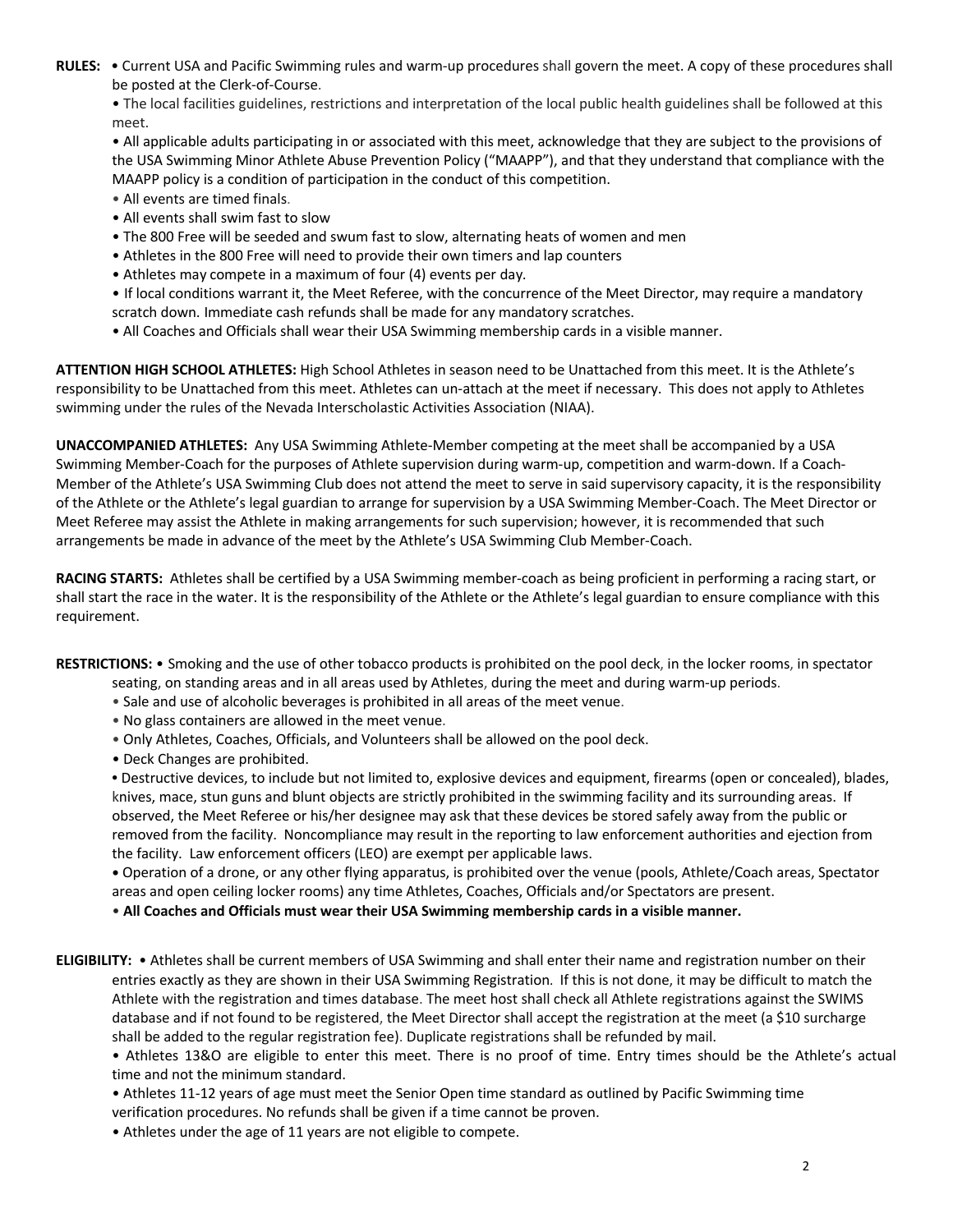• Athletes with a disability are welcome to attend this meet and should contact the Meet Director or Meet Referee regarding special accommodations.

- No time conversions will be accepted.
- Entries with "NO TIME" will be rejected.
- The Athlete's age will be the age of the Athlete on the first day of the meet.

**SEEDING:** Event seeding shall be in the following order: conforming long course meters, non-conforming short course meters, and non-conforming short course yards - USA Swimming rules 207.11.7B. **See Rules for distance events seeding**.

**CHECK-IN:** The meet will be deck seeded. Athletes will check-in at the Clerk-of-Course. No event will be closed more than 30 minutes before the scheduled start of the session. Close of check-in for remaining events will be no more than 60 minutes before the estimated time of the start of the first heat of the event. Athletes who do not check-in will not be allowed to compete in the event.

**SCRATCH RULE:** Athletes entered in a timed final individual event that is seeded on the deck that have checked in for that event, must swim in the event unless they notify the clerk of the course before seeding for that event has begun that they wish to scratch. Failure to swim an event shall result in being barred from their next individual event.

**ENTRY FEES:** \$7.00 per individual event plus an \$14.00 LCM per Athlete participation fee. Entries will be rejected if payment is not sent at time of request. No late entries will be accepted. No refunds will be made, except for mandatory scratch downs.

**ONLINE ENTRIES:** To enter online go to **www.fastswims.com** to receive an immediate entry confirmation. This method requires payment by credit card. FastSwims charges a processing fee for this service, 6.5% of the total Entry Fees plus \$0.75 per transaction, regardless of number of Athletes. Please note that the processing fee is a separate fee from the Entry Fees. If you do not wish to pay the processing fee, enter the meet using a mail entry. Entering online is a convenience, is completely voluntary, and is in no way required or expected of an Athlete by Pacific Swimming. Online entries will be accepted through Wednesday, April 6, 2022.

**MAILED OR HAND DELIVERED ENTRIES:** Entries shall be on the attached consolidated entry form. Forms shall be filled out completely and printed clearly with Athlete's best time. Entries will be entered using the current Pacific Swimming procedure: and postmarked by midnight, Monday, April 4, 2022, or hand delivered by 6:30 p.m. Wednesday, April 6. Requests for confirmation of receipt of entries should include a self-addressed envelope.

**Make check payable to:** Santa Clara Swim Club

| Mail or hand deliver entries to: | Pamela Espinoza       |  |  |  |
|----------------------------------|-----------------------|--|--|--|
|                                  | 2625 Patricia Dr      |  |  |  |
|                                  | Santa Clara, CA 95051 |  |  |  |

**AWARDS:** None.

**ADMISSION:** Free. A meet program will be available for \$5.00.

**HOSPITALITY:** Hospitality available for Coaches, Officials, Timers, and Volunteers. Lunches will be provided for Coaches and working Officials. There will be a snack bar.

## **MISCELLANEOUS:**

- No overnight parking is allowed. Facilities will not be provided after meet hours.
- A snack bar vendor may be available during the meet.
- Hospitality will be available for coaches and officials working the meet.

**ORDEROF EVENTS**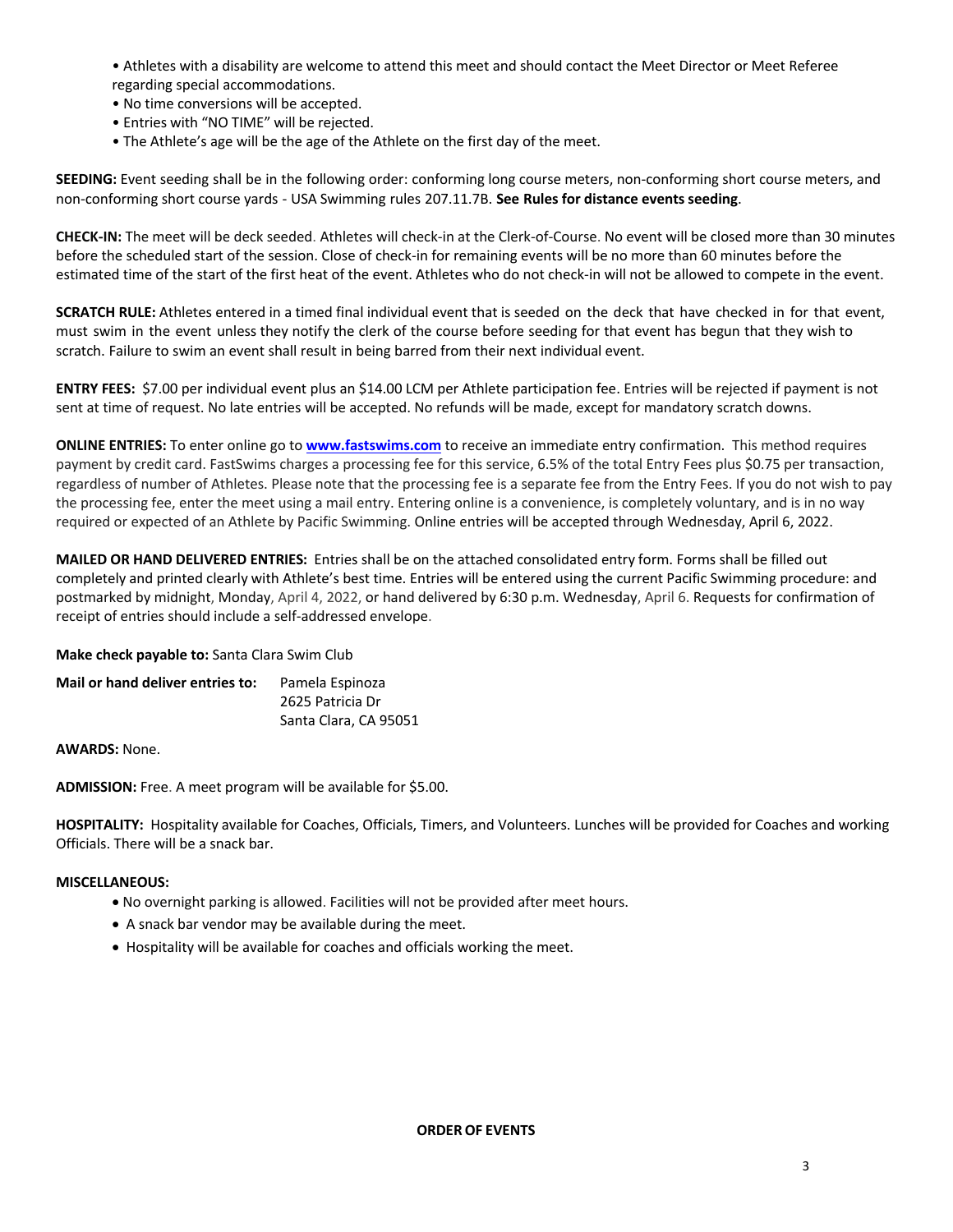| <b>SATURDAY, APRIL 16</b> |                 |                |  |  |  |  |  |
|---------------------------|-----------------|----------------|--|--|--|--|--|
| <b>EVENT#</b>             | <b>EVENT#</b>   |                |  |  |  |  |  |
| 1                         | 400 IM          | $\overline{2}$ |  |  |  |  |  |
| 3                         | 50 FREE         | 4              |  |  |  |  |  |
| 5                         | 100 BREAST      | 6              |  |  |  |  |  |
| 7                         | <b>200 FREE</b> | 8              |  |  |  |  |  |
| 9                         | <b>100 FLY</b>  | 10             |  |  |  |  |  |
| 11                        | 200 BACK        | 12             |  |  |  |  |  |
| 13                        | <b>800 FREE</b> | 14             |  |  |  |  |  |

| <b>SATURDAY, APRIL 16</b> |                 |               |  |               | <b>SUNDAY, APRIL 17</b> |               |
|---------------------------|-----------------|---------------|--|---------------|-------------------------|---------------|
| <b>EVENT#</b>             | <b>EVENT</b>    | <b>EVENT#</b> |  | <b>EVENT#</b> | <b>EVENT</b>            | <b>EVENT#</b> |
| 1                         | 400 IM          | 2             |  | 15            | <b>400 FREE</b>         | 16            |
| 3                         | 50 FREE         | 4             |  | 17            | 100 BACK                | 18            |
| 5                         | 100 BREAST      | 6             |  | 19            | <b>200 FLY</b>          | 20            |
| 7                         | <b>200 FREE</b> | 8             |  | 21            | <b>100 FREE</b>         | 22            |
| 9                         | <b>100 FLY</b>  | 10            |  | 23            | 200 BREAST              | 24            |
| 11                        | 200 BACK        | 12            |  | 25            | 200 IM                  | 26            |
|                           |                 |               |  |               |                         |               |

Events 13-14 will be swum fastest to slowest alternating women and men; there will be a 10 minute break before the start of these events; Athletes in these events will need to provide their own timers and lap counters.

Time standards may be found at: http://www.pacswim.org/swim-meet-times/standards